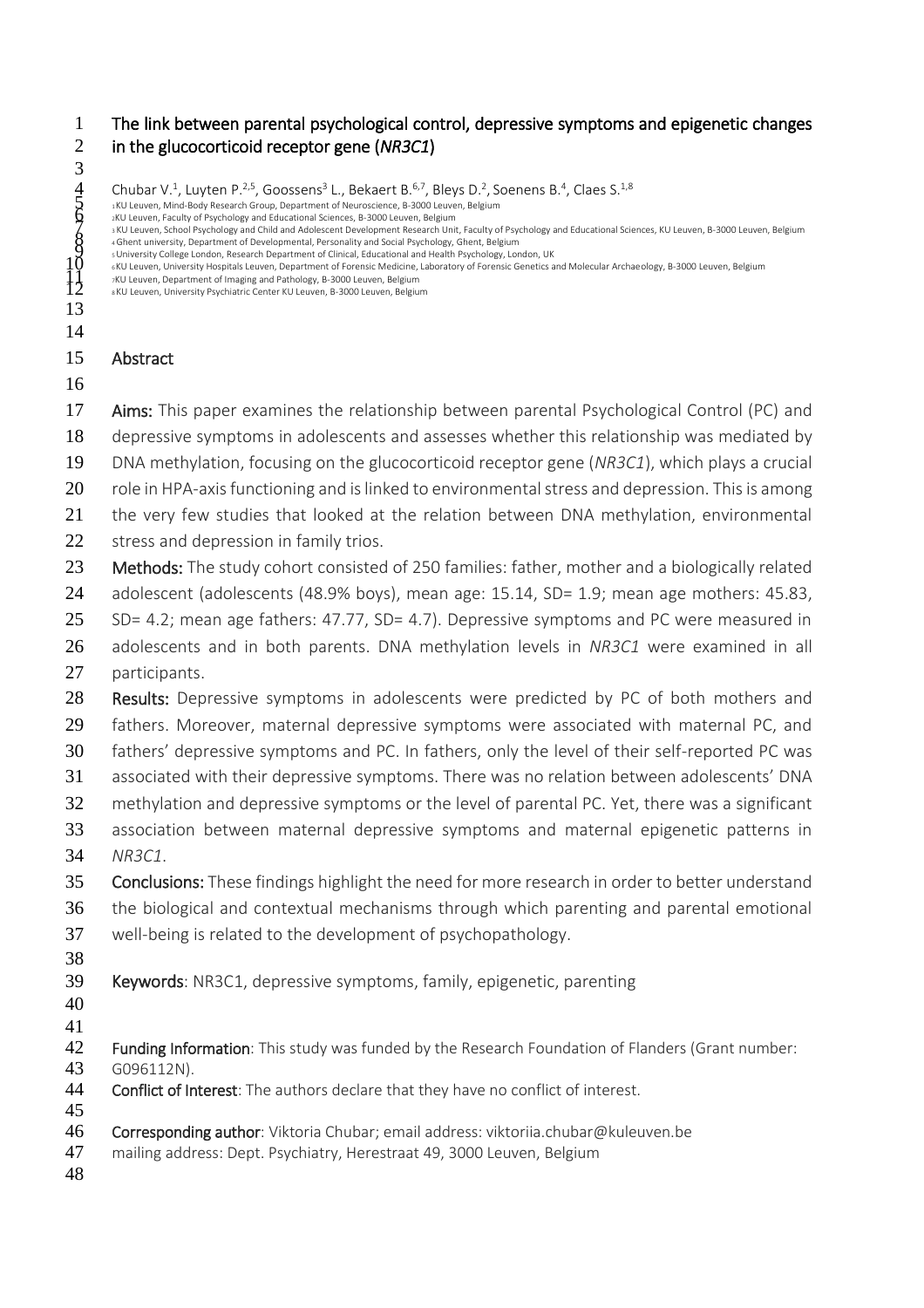- Introduction
- 

 Depression is among the most commonly diagnosed mental health disorders worldwide (1) and is associated with a number of adverse social and health outcomes (2, 3). Epidemiological studies have shown that the onset of depression is preceded by the number and severity of adverse stressful life events in both adolescents and adults (4, 5, 6, 7). Furthermore, the family environment has been shown to play a crucial role in the development and maintenance of depression in youth (8, 9, 10), but also in adults (11, 12, 13).

57 Indeed, it has been shown that specific parenting behavior, such as high Psychological Control (PC), as well as increased parental depressive symptoms, are associated with elevated depressive symptoms in adolescents (14, 15, 16, 17). Depressive symptoms in parents have been shown to relate to increased parental hostility and disengagement (i.e., less warmth and more withdrawal) (18). Therefore, PC and increased parental depressive symptoms may be important contextual stressors for developing children (19, 20).

 On the biological level, the response to contextual stressors is regulated by two major stress response systems, among which the Hypothalamic–Pituitary–Adrenal (HPA) axis plays a crucial role (21). Changes in HPA-axis functioning have been implicated in the pathogenesis of depression in both children and adults (22, 23, 24). Interestingly, it has also been shown that parental PC is associated with dysregulation of the HPA-axis in children (25), which suggests that parental PC can negatively affect the development of the HPA-axis and can serve as a risk factor for developing depression later in life.

70 In recent years, epigenetic modifications in stress response system related genes have been proposed as a possible mechanism linking adverse social environment and biological adjustments to the development of depression (6, 26, 27, 28). One of the most studied epigenetic modifications is DNA methylation, which is considered to be a part of broader epigenetic changes (29). More specifically, it has been shown that the DNA methylation status of the glucocorticoid receptor gene (*nuclear receptor subfamily 3, group C, member 1: NR3C1*), that encodes the glucocorticoid receptor (GR), which plays a crucial role in the HPA-axis functioning), is associated with depression, childhood adversities, social stress, and abnormal 78 stress reactivity (30, 31, 32, 33).

79 There are still multiple gaps within the literature on the effects of parenting practices, 80 parental and child depressive symptoms and the possible underlying epigenetic mechanisms.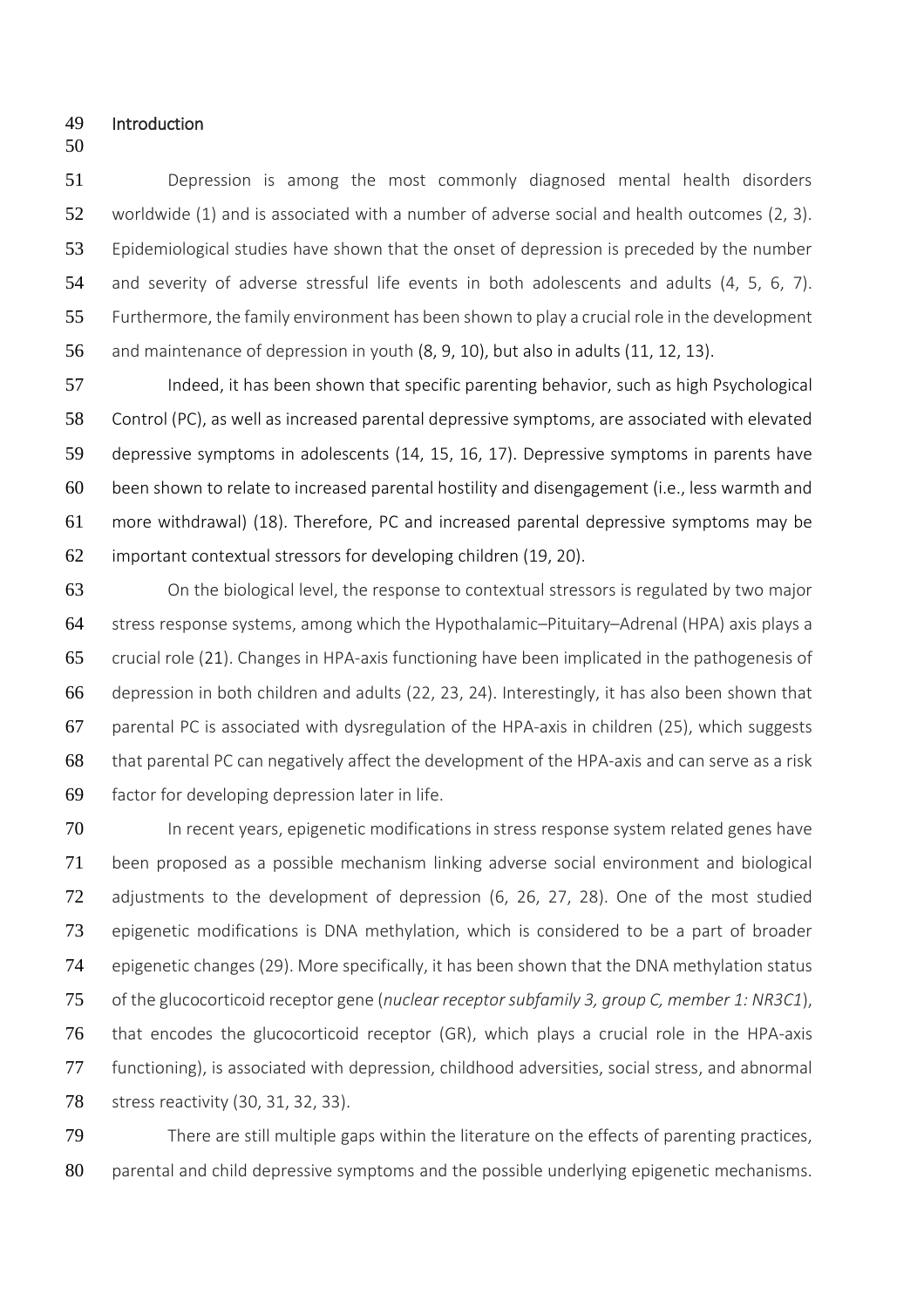81 First, the field of behavioral epigenetics is relatively new (34) and findings in this area have often been inconsistent (35, 36).

 Second, parenting practices may also relate to the emotional and mental well-being of parents themselves (37). Studies have indicated that parenting has been associated with depressive symptoms in the parents of young children (38, 39). In addition, increased levels of parental stress have been linked to changes in cortisol regulation and health complications in 87 mothers (40, 41). However, the literature on the effect of parenting on parental mental well- being is still scarce and most published studies focus on the parents of younger children and much less is known about this effect when children move into adolescence – a period associated with increased parental stress (42). This particularly holds for fathers, as they are often neglected in studies on the intergenerational transmission of depression where the focus 92 is primarily on mothers (43, 44).

 Finally, despite the dearth of research on fathers in this area, there is evidence to suggest that increases in both paternal and maternal depressive symptoms tend to co-occur during the early years of child life (45, 46). Whether this is also the case in adolescence is largely 96 unknown, again stressing the need for more research on the effects of depressive symptoms 97 and parental practices of both parents within the family context.

98 Therefore, in the current study we, examined associations between depressive symptoms of mothers, fathers and their adolescent child, psychological control, and patterns in DNA methylation of the *NR3C1* gene in parents and children using data from a cross-sectional study of 263 families (i.e., mother, father, and biological child).

Specifically, we investigated the following hypotheses:

 First, we expected that adolescents' depressive symptoms would be predicted by (a) parental depressive symptoms, (b) psychological control of both parents and (c) adolescents' DNA methylation of the *NR3C1* gene. Second, we expected that depressive symptoms of parents would be predicted by (a) depressive symptoms of the partner and child, (b) self- reported parental psychological control and (c) DNA methylation of the *NR3C1* gene of the parent. For parents, models were tested for mothers and fathers separately. Finally, we expected that for both adolescents and their parents, the relationship between parental PC and depressive symptoms might be mediated by their own *NR3C1* DNA methylation (i.e., high level of parental PC will lead to changes in *NR3C1* DNA methylation associated with depressive symptoms).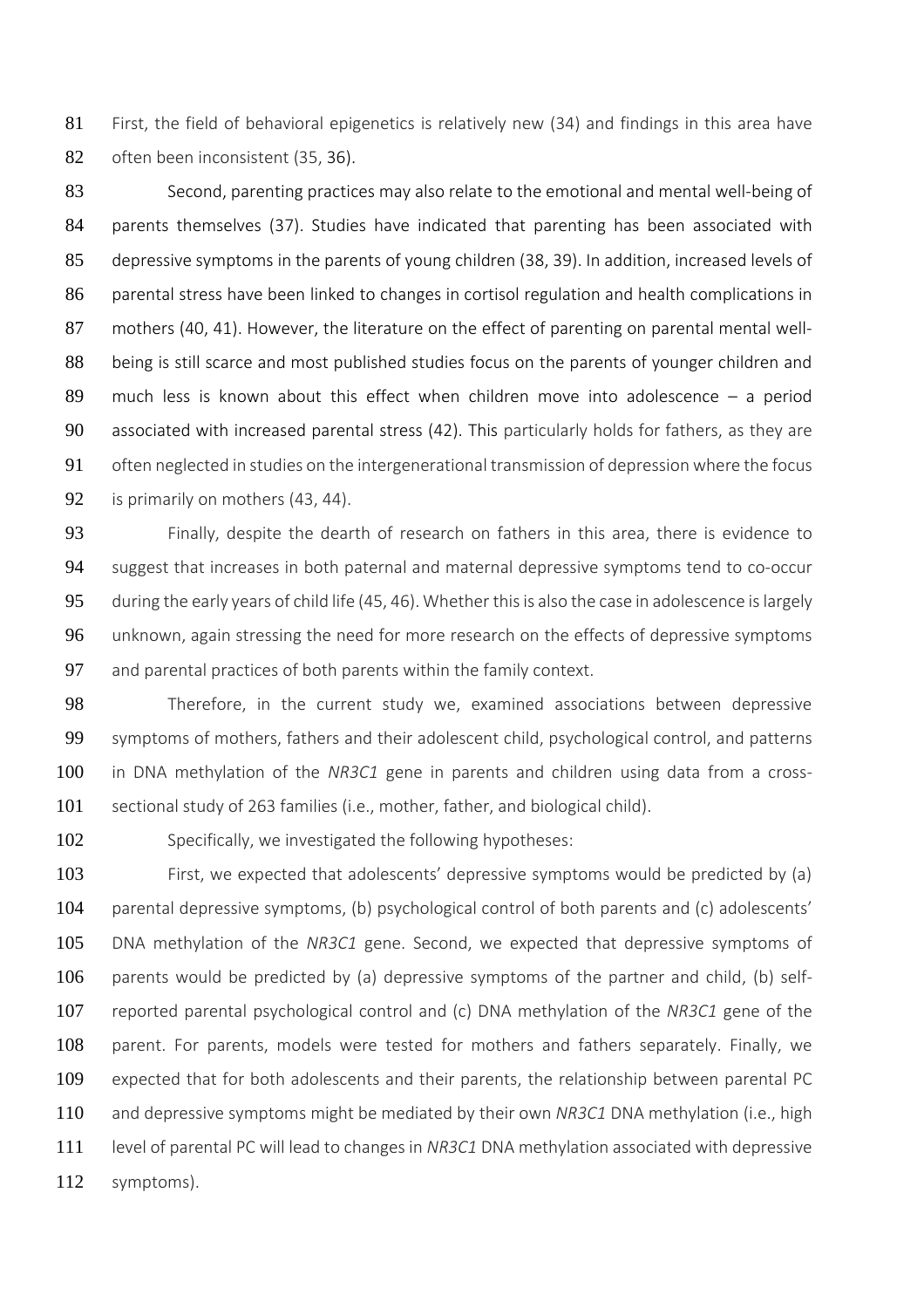# Materials and Methods

## *Participants*

 The study cohort consisted of 263 Belgian Dutch-speaking families with a biologically related adolescent (adolescents: 48.9% boys). The families were recruited from a community sample across Flanders, Belgium. Exclusion criteria were families with members who had a serious medical illness (e.g., cancer, recent physical injury or physical disability). This study was approved by the ethical committees of the KU Leuven and Ghent University, for details please see our previous report (47).

# Measurements

# *Depressive symptoms*

125 Depressive symptoms were measured in adolescents with the Children's Depression Inventory (CDI) (48) and in both parents with the Beck Depression Inventory-II (BDI) (49). Responses were summed with higher total scores indicating greater levels of depressive symptoms.

## *Psychological control*

 Parents- and adolescent-reported degree of psychological control towards the adolescents was measured with the self-assessment Psychological Control Scale (PCS), (50), 8- 132 items. The PCS is widely used to assess the extent to which parents engage in psychologically controlling parenting behaviors (i.e., love withdrawal and guilt induction). Greater levels 134 indicate higher parental psychological control. The mean score was calculated and used in further analysis.

# *DNA methylation in the glucocorticoid receptor gene (NR3C1)*

 DNA methylation level in (a part of) exon 1F of the *NR3C1* gene was analyzed via Pyrosequencing. This region was reported to exhibit variation in methylation patterns in relation to depression, childhood adversities, social stress, posttraumatic stress disorder and stress reactivity (31, 51, 52, 53, 54, 55). In this study we have used DNA from saliva. It was shown that methylation levels generated using salivary DNA resemble DNA methylation 142 patterns in the brain and blood, which makes saliva a suitable material for analysis in studies of psychiatric traits (78).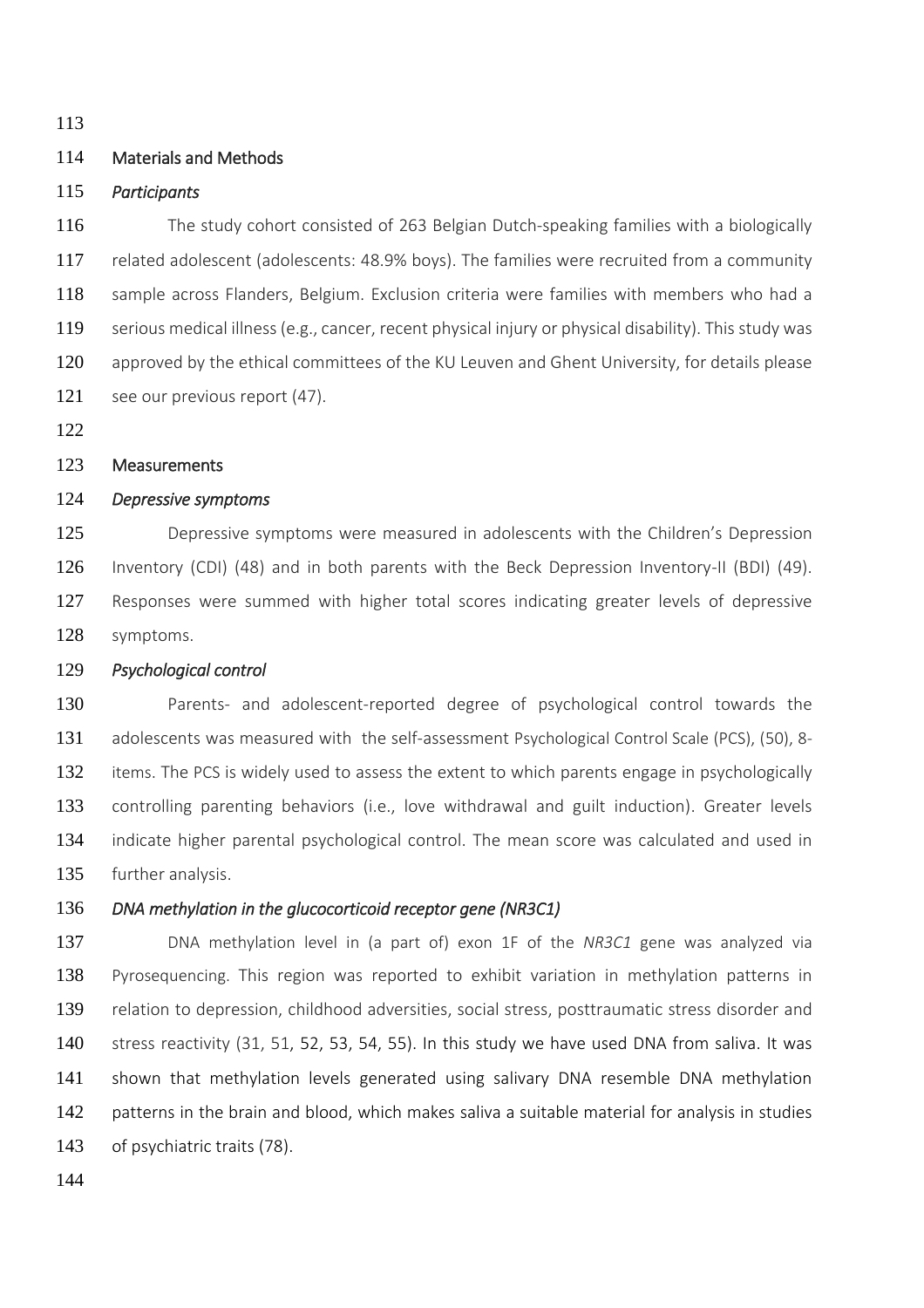First, DNA was extracted from saliva samples (Oragene DNA sample collection kit; DNA Genotek Inc., Canada) and bisulfite converted following the manufacturer's protocol (EZ-96 DNA Methylation Kit (Zymo Research, USA)). Next, the levels of methylation at eight CpG sites of the *NR3C1* were determined using Pyrosequencer (56). Protocols for the PCR amplification and Pyrosequencing analysis were adapted from Perroud and colleagues (57). Details are available in the *Supplementary Information*.

# *Statistical analysis*

 Scores on the CDI, BDI and DNA methylation values were skewed towards the lower 154 levels, therefore they were log transformed.

 First, correlation analyses were used to examine associations between depressive symptoms, perceived psychological control and DNA methylation in *NR3C1*. Results are presented in the *Supplementary Information*. Next, the individual effects of family members depressive symptoms, psychological control and the level of the DNA methylation on self-reported depressive symptoms were tested using linear regression models.

160 In all regression models, age was entered as a covariate, as it has been associated with 161 both depressive symptoms and DNA methylation. All statistical analyses were carried out with SPSS 21.0 software and in R (58, 59).

### Results

#### *Descriptive statistics*

 Descriptive statistics of CDI, BDI, PC and demographics are reported in Table 1. The 167 descriptive statistics of the mean DNA methylation for adolescents, mothers and fathers for the eight CpG sites of the *NR3C1* are available in the *Supplementary Information*. Girls had elevated levels of depressive symptoms compared to boys (t = -2.07; p < 0.03). No other mean 170 level differences were found on any other of the study variables.

| , and a succept part of countries of the main could frameword |     |      |       |       |           |
|---------------------------------------------------------------|-----|------|-------|-------|-----------|
| Variable                                                      | N   | Mean | Min   | Max   | <i>SD</i> |
| Age adolescents                                               | 251 | 15.1 | 11.74 | 18.8  | 1.98      |
| Age mothers                                                   | 246 | 45.7 | 33.84 | 56.55 | 4.28      |
| Age fathers                                                   | 247 | 47.7 | 33.49 | 62.74 | 4.75      |
| CDI scores, adolescents                                       | 267 | 9.06 | 0     | 35    | 5.55      |
| BDI scores, mothers                                           | 267 | 6.59 | 0     | 48    | 6.70      |
| BDI scores, fathers                                           | 266 | 5.51 | 0     | 40    | 5.77      |
|                                                               |     |      |       |       |           |

#### Table 1 *Descriptive statistics of the main study variables*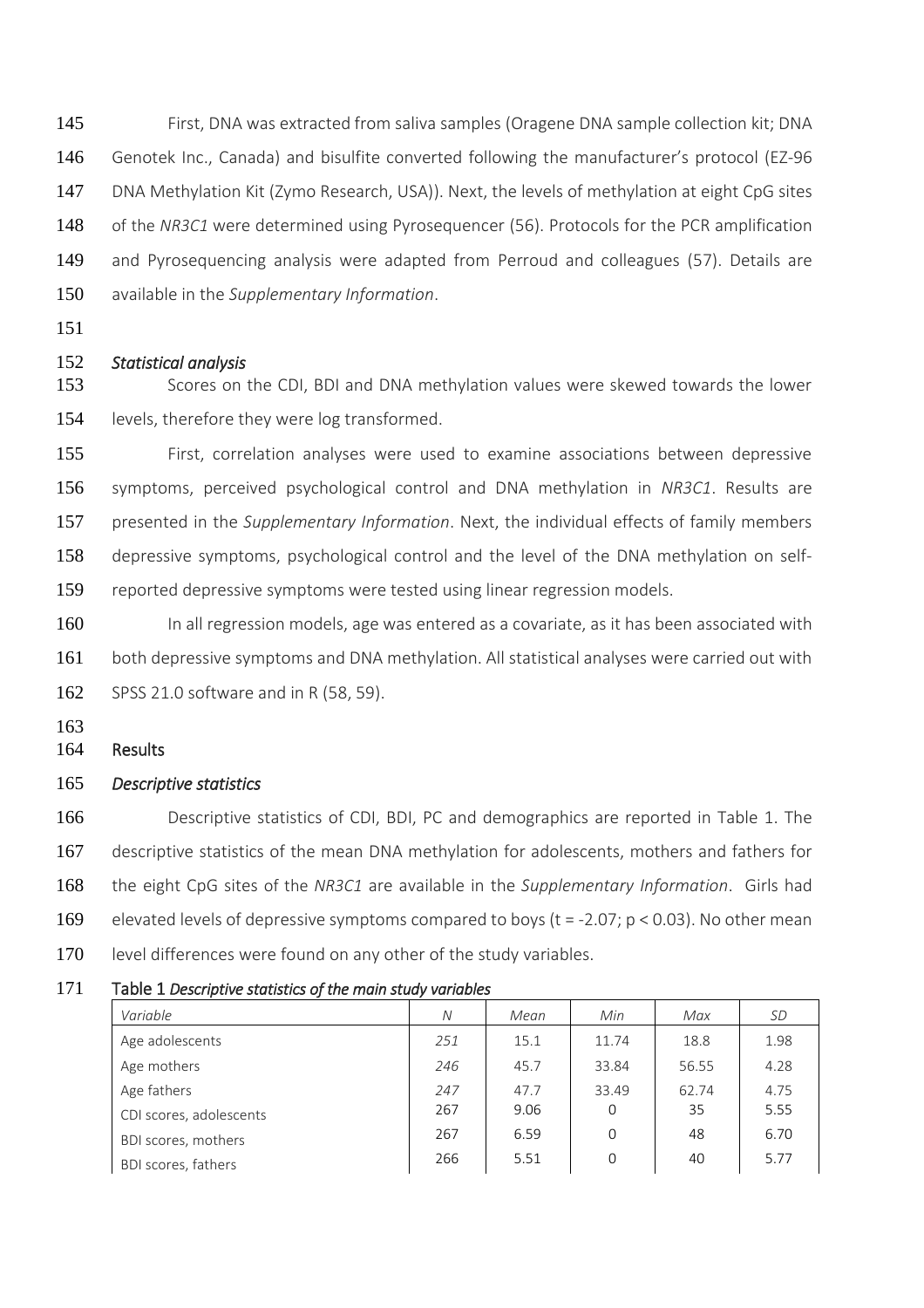| PC, reported by father               | 251 | 1.93 |      | 0.56 |
|--------------------------------------|-----|------|------|------|
| PC, reported by mother               | 251 | 1.97 | 3.75 | 0.54 |
| PC of father, reported by adolescent | 251 |      | 3.88 | 0.59 |
| PC of mother, reported by adolescent | 249 | 1.6  | 4.25 | 0.66 |

173 Note. PC – Phycological Control reported by parents; CDI – depressive symptoms of adolescents; BDI – 174 depressive symptoms.

175

172

# 176 *Depressive symptoms in adolescents, Parental PC and depressive symptoms*

**For adolescents, correlation analysis revealed a significant positive association between**  depressive symptoms and PC of both parents as reported by adolescents (for boys, fathers PC: r = .32, p < 0.01, mothers PC: r = 0.19, p < 0.05; for girls, fathers PC: r = 0.34, p < 0.01, mothers PC: r = 0.32, p < 0.01). There was no association between adolescents' methylation of *NR3C1* and parental PC as reported by adolescents or adolescents' depressive symptoms (see Supplementary Information for the full zero order correlation tables). These results indicate 183 that basic requirements for mediation were not fulfilled.

 Next, we examined if adolescent' depressive symptoms could be predicted by parental psychological control as reported by the adolescent and by parental depressive symptoms (see Table 2.1 and Table 2.2; scatterplots of the association between depressive symptoms and PC are available in *Supplementary Information)*.

 Overall models for paternal as well as maternal effects on adolescent depressive 189 symptoms were significant (F[7.3, 4] = 186, p < 1.56×10<sup>-5</sup>; F[5, 4] = 199, p < 0.0007). Results revealed that when predicting adolescent depressive symptoms, there was a significant effect 191 of both PC of mother ( $\beta = 0.20$ , p = 0.003) as well as PC of father ( $\beta = 0.26$ , p = 0.0002). However, there was no effect of parental depressive symptoms on the level of adolescents' depressive symptoms.

194

195 Table 2.1 *Regression results predicting depressive scores of adolescents from maternal PC reported by*  196 *adolescent and self-reported depressive symptoms of mother* 

| Predictor          | в    | beta<br>95% CI<br>[LL, UL] |      | p-value<br>(predictors) | Model Fit                  |
|--------------------|------|----------------------------|------|-------------------------|----------------------------|
| Age (ado)          | 0.18 | [0.05, 0.32]               | 0.20 | 0.007                   | $p$ -value = 0.0007        |
| Gender             | 0.10 | $[-0.03, 0.23]$            | 0.09 | 0.145                   | $R^2 = 0.091$              |
| PC (ado) of mother | 0.20 | [0.06, 0.33]               | 0.22 | 0.003                   | Adjust. $R^2 = 0.073$      |
| BDI, mothers       | 0.04 | $[-0.09, 0.17]$            | 0.04 | 0.564                   | F-stat.: 5 on 4 and 199 DF |

*Note.* PC (ado) – Phycological Control reported by adolescents; *beta* indicates the standardized regression weights; *r* represents the zero-order correlation; *LL* and *UL* indicate the lower and upper limits of a confidence interval, respectively.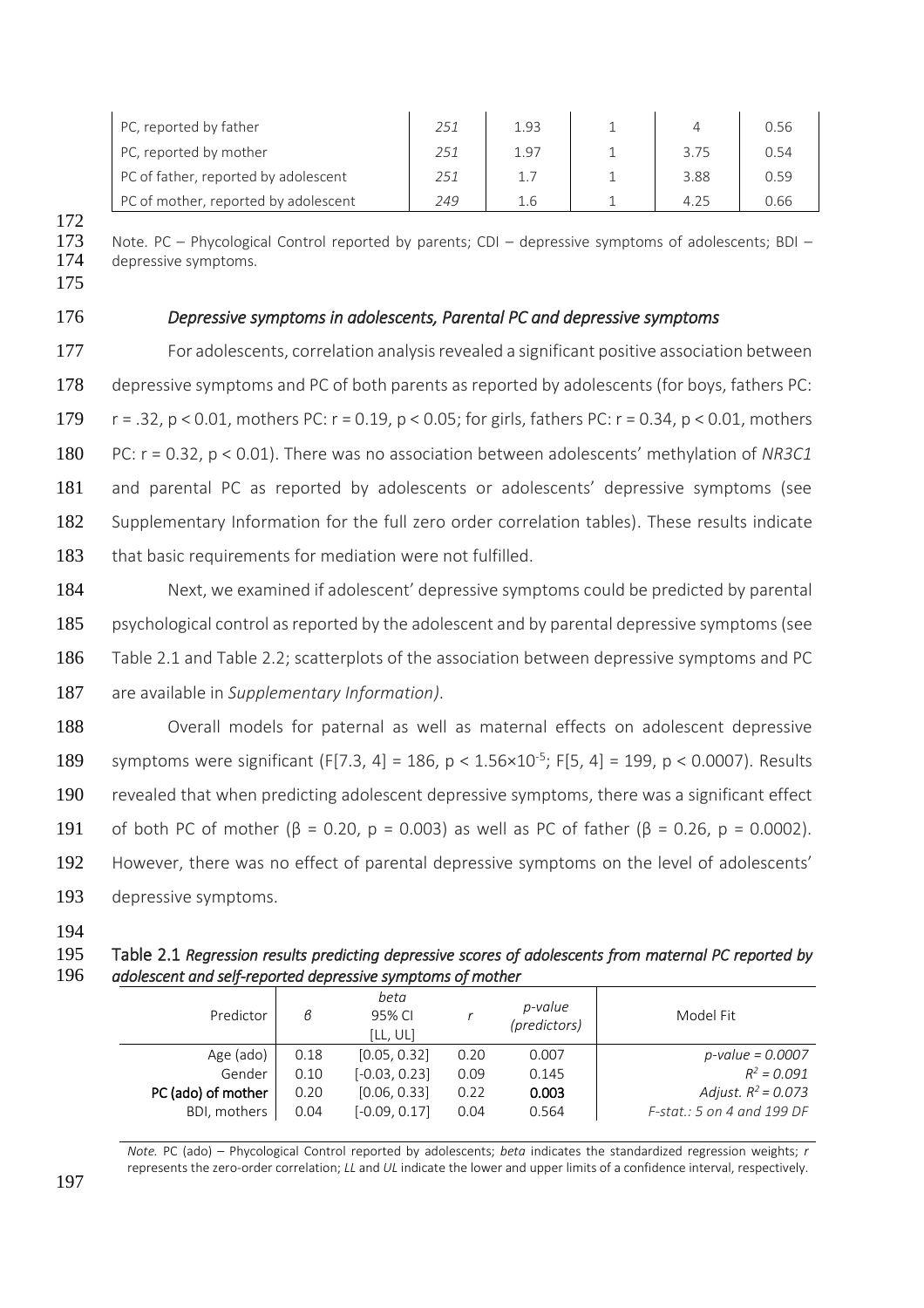# 198 Table 2.2 *Regression results predicting depressive scores of adolescents from paternal PC reported by*  199 *adolescent and self-reported depressive symptoms of father*

| Predictor          | beta | beta<br>95% CI<br>[LL, UL] |      | p-value<br>(predictors) | Model Fit                       |
|--------------------|------|----------------------------|------|-------------------------|---------------------------------|
| Age (ado)          | 0.15 | [0.01, 0.28]               | 0.16 | 0.033                   | p-value = $1.56 \times 10^{-5}$ |
| Gender             | 0.21 | [0.08, 0.35]               | 0.19 | 0.002                   | $R^2 = 0.135$                   |
| PC (ado) of father | 0.26 | [0.12, 0.40]               | 0.26 | 0.0002                  | Adjust. $R^2$ = 0.118           |
| BDI, father        | 0.09 | $[-0.05, 0.22]$            | 0.07 | 0.192                   | F-stat.: 7.3 on 4 and 186 DF    |
|                    |      |                            |      |                         |                                 |

200

201 *Parental depressive symptoms, Parental PC, and depressive symptoms of spouse and*  202 *child* 

203 For both parents, correlation analysis revealed no association between DNA 204 methylation and PC as reported by parents. For fathers, there was no association between 205 depressive symptoms and DNA methylation. For mothers, there were a negative correlation 206 between depressive scores and DNA methylation at one specific CpG site, CpG47 ( $r = -0.18$ , p 207 < 0.01), (see Supplementary Information for the full zero order correlation tables, as well as 208 for schematic representation of *NR3C1* gene structure and CpG numbering).

209 In the following models, we investigated if depressive symptoms of parents can be 210 predicted by their parental attitude, by depressive symptoms of their spouse and, in case of 211 mothers, by DNA methylation status at CpG47. Results of linear regression models for parental 212 depressive symptoms are available in Table 3.1 and Table 3.2.

213 In brief, overall models were significant (predicting depressive symptoms of mother: 214 F[6.65, 6] = 152, p = 6.84×10<sup>-6</sup>; of father: F[2.3, 5] = 161, p = 0.047). For both parents the self-215 reported level of PC was associated with their depressive symptoms and this effect was much 216 stronger for mothers (for mothers:  $\beta = 0.32$ , p = 9.43×10<sup>-6</sup>; for fathers:  $\beta = 0.18$ , p = 0.022). For 217 mothers, depressive symptoms of spouse ( $\beta$  = 0.32, p = 0.023) as well as the level of PC of the 218 partner ( $\beta$  = -0.17, p = 0.039) and the level of DNA methylation at CpG47 ( $\beta$  = -0.20, p = 0.005) 219 were also significantly associated with maternal depressive symptoms. For fathers, depressive 220 symptoms of spouse showed a trend towards significance ( $\beta$  = 0.16, p = 0.052). For both 221 parents, the level of adolescents' depressive symptoms was not predictive of parental 222 depressive symptoms.

223

# 224 Table 3.1 *Regression results predicting depressive symptoms of mothers from self-reported PC;*  225 *depressive symptoms of father and self-reported PC of father*

| w<br>$\theta$<br>ا ل<br>.<br><br>.<br>. |  |
|-----------------------------------------|--|
|-----------------------------------------|--|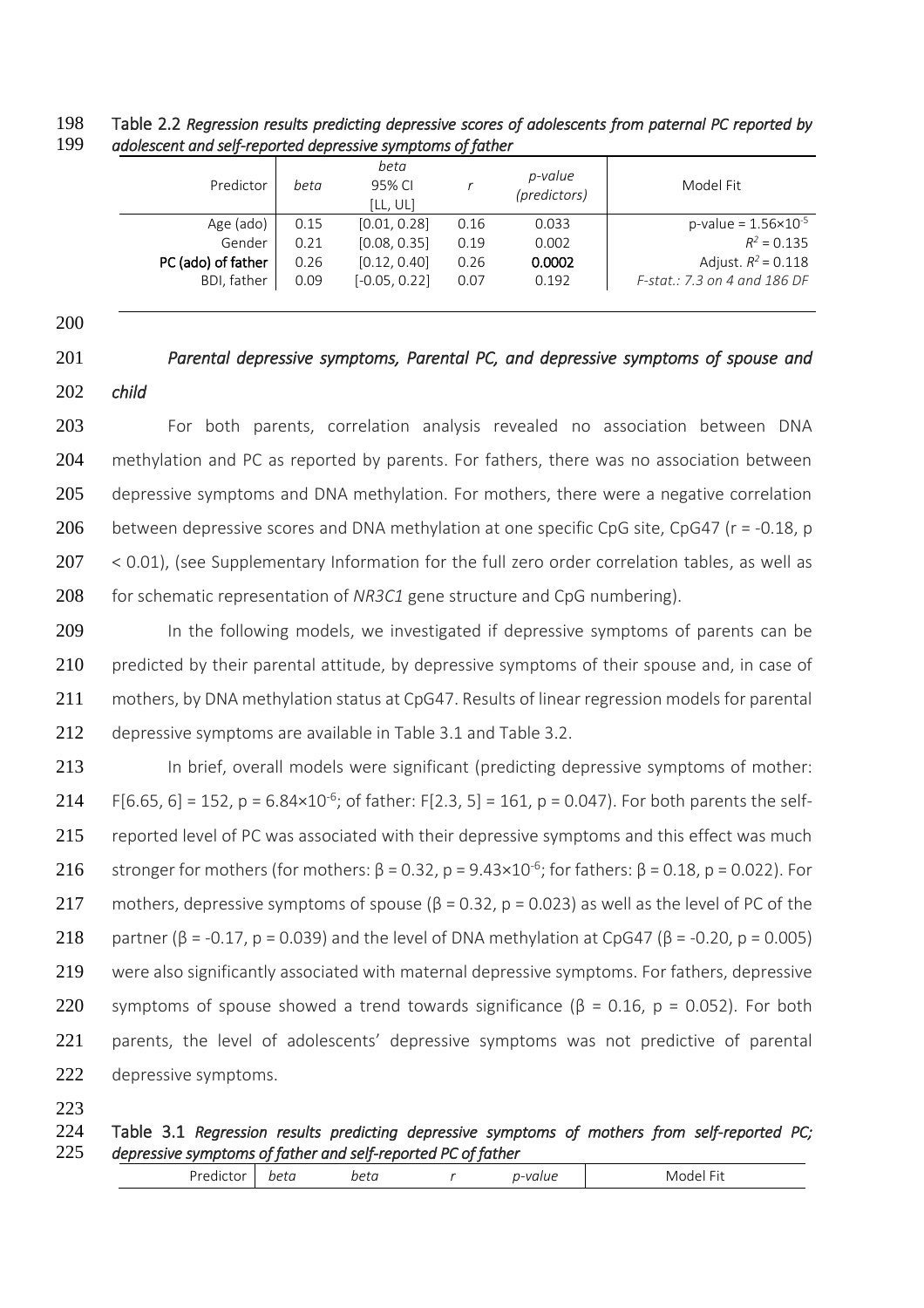|                    |         | 95% CI           |         | (predictors)          |                                 |
|--------------------|---------|------------------|---------|-----------------------|---------------------------------|
|                    |         | [LL, UL]         |         |                       |                                 |
| Age, mother        | 0.06    | $[-0.09, 0.21]$  | 0.02    | 0.375                 | p-value = $6.84 \times 10^{-6}$ |
| PC, mother         | 0.32    | [0.20, 0.49]     | 0.31    | $9.43 \times 10^{-6}$ | $R^2 = 0.198$                   |
| <b>BDI, father</b> | 0.17    | [0.02, 0.32]     | 0.14    | 0.023                 | Adjust. $R^2$ = 0.166           |
| PC, father         | $-0.17$ | $[-0.31, -0.01]$ | $-0.11$ | 0.039                 | F-stat.: 6.25 on 6 and 152 DF   |
| CpG47              | $-0.20$ | $[-0.35, -0.06]$ | $-0.23$ | 0.005                 |                                 |
| CDI (adolescent)   | $-0.07$ | $[-0.23, 0.08]$  | $-0.02$ | 0.336                 |                                 |

Note. PC – Phycological Control reported by parents; BDI – depressive symptoms; CpG47 – DNA methylation at CpG47; CDI – depressive symptoms of adolescents; beta - indicates the standardized regression weights; r - represents the zero-order correlation; LL and UL indicate the lower and upper limits of a confidence interval, respectively.

226

227 Table 3.2 *Regression results predicting depressive symptoms of father from self-reported PC; depressive*  symptoms of mother and self-reported PC of mother

| Predictor        | beta    | beta<br>95% CI<br>[LL, UL] |         | p-value<br>(predictors) | Model Fit                    |
|------------------|---------|----------------------------|---------|-------------------------|------------------------------|
| Age, father      | $-0.15$ | $[-0.31, 0.00]$            | $-0.12$ | 0.050                   | $p$ -value = 0.047           |
| PC, father       | 0.18    | [0.03, 0.34]               | 0.15    | 0.022                   | $R^2 = 0.066$                |
| BDI, mother      | 0.16    | $[-0.00, 0.32]$            | 0.11    | 0.052                   | Adjust. $R^2$ = 0.037        |
| PC, mother       | $-0.10$ | $[-0.27, 0.06]$            | 0.00    | 0.219                   | F-stat.: 2.3 on 5 and 161 DF |
| CDI (adolescent) | $-0.06$ | $[-0.10, 0.21]$            | $-0.02$ | 0.464                   |                              |

229

# 230 *Mediational analyses*

231 We also ran a mediation analysis (60), where we looked if the effect of psychological 232 control on depressive symptoms was mediated by the sum score of *NR3C1* DNA methylation. 233 The models were built separately for mothers, fathers and adolescents. For mothers, we also 234 looked at the possible mediating effects of DNA methylation at CpG47, as this CpG site was 235 significantly associated with the level of maternal depressive symptoms. The results showed 236 no evidence for mediation effects, for details please see *Supplementary Information*.

237

# 238 Discussion

239

240 Although a reasonable consensus exists about the importance of family for mental well-241 being of both children and parents, only a limited number of studies have focused on family 242 trios, especially when it comes to the potential involvement of biological mechanisms sensitive 243 to social environment, such as epigenetic modifications. To our knowledge, no previous 244 research has looked at the level of DNA methylation in the *NR3C1* gene, depressive symptoms 245 and the level of Psychological Control in both children and parents.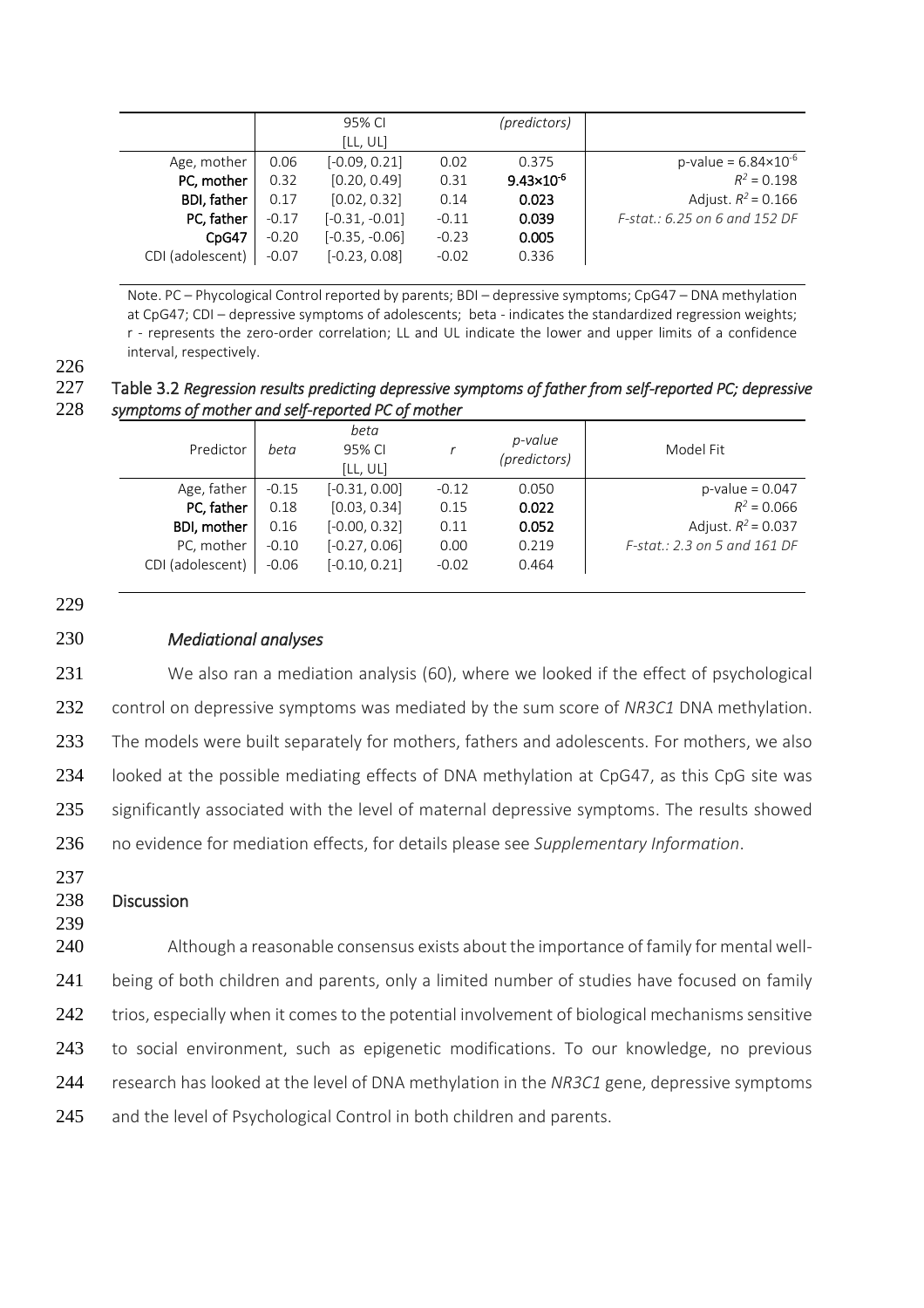246 Research has quite consistently shown that parental depression negatively affects 247 children's mental health and socio-emotional development (9, 61). Yet, in this study we found 248 no evidence for direct associations between levels of depression in adolescents and their 249 parents. The absence of such associations could be due to a number of reasons. First of all, the 250 majority of studies on the influence of parental depression mostly focus on young children (i.e., 251 babies or toddlers) of depressed mothers, where parental depressive symptoms during early 252 years of development were linked to long lasting negative outcomes in children (46, 62, 63). 253 However, much less is known about the influence of current parental depressive symptoms on 254 adolescents' mental well-being. Our results suggest that during adolescence this influence 255 might not be strong and other factors contribute to youngsters' depressive symptoms. 256 Secondly, given the non-clinical nature of our sample and skewness of CDI and BDI variables, it 257 is worth noting that the association between parental and adolescents' depressive symptoms 258 might be different in clinical cohorts.

259 Next, we looked at the relation between the level of parental psychological control and 260 adolescents' depressive symptoms. Parental psychological control is a well-known risk factor 261 for children's and adolescents' depressive symptoms (17) and is associated with increased 262 contextual stress. In the developmental and parenting literature most studies focus on the 263 influence of mothers and therefore the studies regarding father-child relationship are rare 264 (61). One of the results in our study was that psychological control of both mother and father 265 significantly predicted the depressive symptoms of adolescents, which is in line with a recent 266 study highlighting the importance of paternal parenting for adolescents (47). This finding is 267 important, as it supports the need for inclusion of fathers in both research and parental 268 training programs, as the contribution of the father to adolescent mental well-being might 269 have been largely underestimated. (64).

270 In previous studies it has been shown that parents' attitude towards their child is not 271 independent from their mental well-being (65). Therefore, we also investigated the 272 relationship between the level of depressive symptoms of both parents and their level of 273 psychological control. We found that increased parental psychological control was associated 274 with higher level of depressive symptoms in parents. Interestingly, this association was much 275 stronger for mothers and was relatively weak for fathers. This finding might reflect that, for 276 mothers parenting and the interaction with a child have a strong impact on mental well-being, 277 even when the child transitioned to adolescence.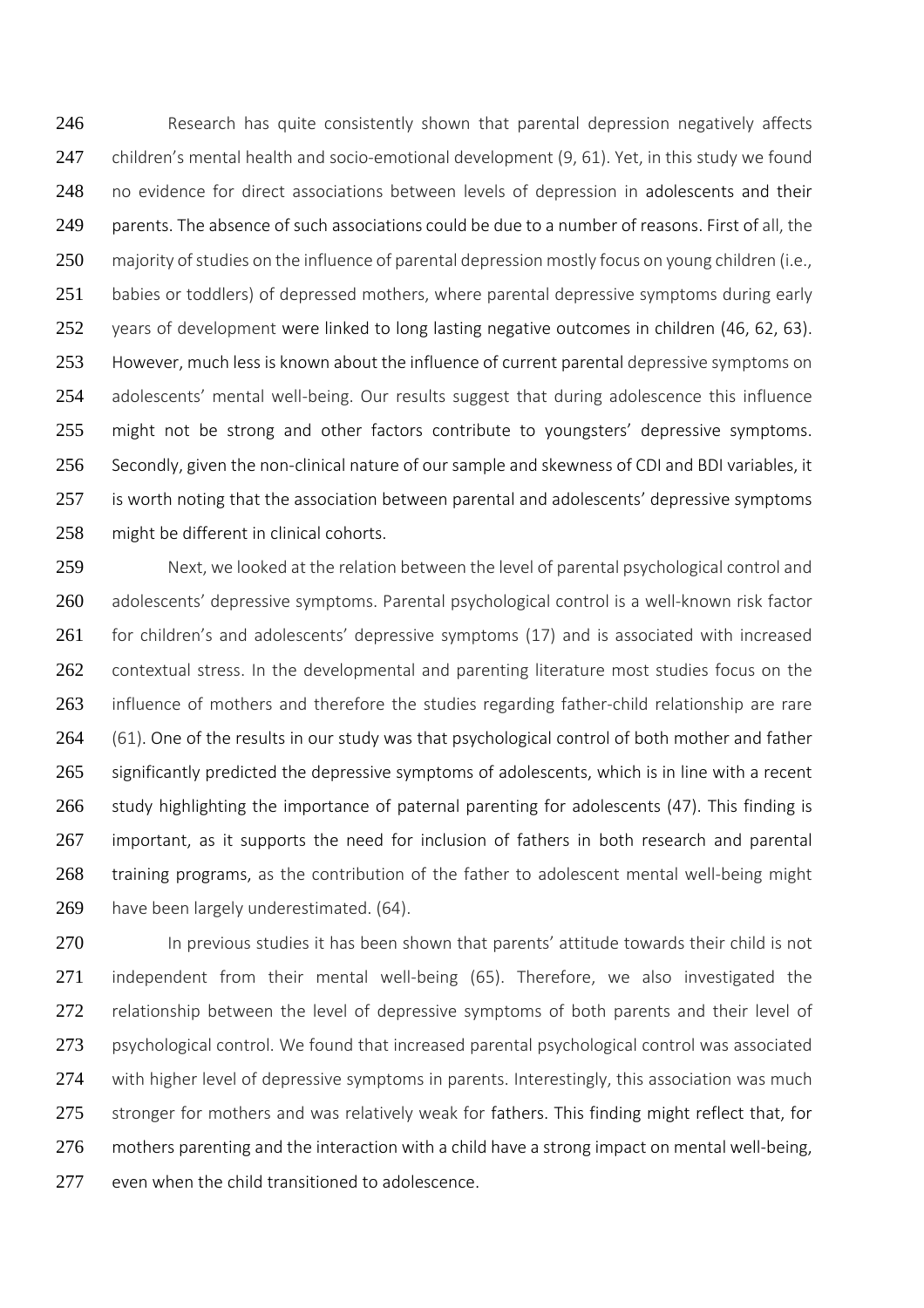278 In our sample, depressive symptoms of a spouse were associated with depressive 279 symptoms of their partner. In addition, for mothers the level of psychological control of their 280 partner was also significantly associated with maternal depressive symptoms. These findings 281 support the notion that the individual family environment can affect one's mental well-being, 282 in line with family system theory (66, 67, 68, 69). Also, this emphasizes the need to include 283 data from both parents in psychological, behavioral as well as molecular genetic research.

284 In this context, over the past decades a rapidly growing literature suggests that 285 epigenetic mechanisms, such as DNA methylation, in stress system related genes are 286 associated with depression, adverse life events and early life stress (35, 70, 71, 72). However, 287 this literature is mostly based on animal studies, and research in humans appears inconsistent.

288 In the current study we did not find associations of adolescents' depressive symptoms 289 with methylation of *NR3C1* (1F). This is in contrast to findings from other studies (31, 72). We 290 also found no association between the level of parental psychological control and DNA 291 methylation patterns in the analyzed part of the *NR3C1* gene. This may mean that parental 292 psychological control does not directly elicit the level of stress that can lead to the epigenetic 293 changes in the *NR3C1* gene, but rather contributes to a general level of contextual stress. This 294 also suggests that broader measurement of contextual stress might be required to capture the 295 level of stressful life experiences that can trigger the epigenetic changes in the stress system 296 related genes. Such measurement may consist of a score that would represent not only parent-297 child interactions, but also other aspects of a person's immediate environment, such as 298 relationships with friends or the level of daily stress.

 In this study, lower DNA methylation at one CpG site (CpG47) in the *NR3C1* gene was associated with severity of depressive symptoms in adult women. Theoretically, this result may be related to the gender-specific physiological mechanisms in depression (73, 74) and in biological stress response pathways (75), which is in line with general knowledge of gender differences in vulnerability to depression (1).

 Interestingly, major depressive disorder (MDD) patients had lower DNA methylation at two CpG sites (*CpG45 and CpG46 as numbered in our study*) and changes in the DNA methylation level were associated with hippocampal subfield volume (32). In the same study lower DNA methylation at CpG47 was associated with perceived stress in healthy subjects. Similar findings of lower *NR3C1* DNA methylation (*CpGs39–47 average*) were reported for MDD patients (33). In another study, lower level of DNA methylation at the same *NR3C1* region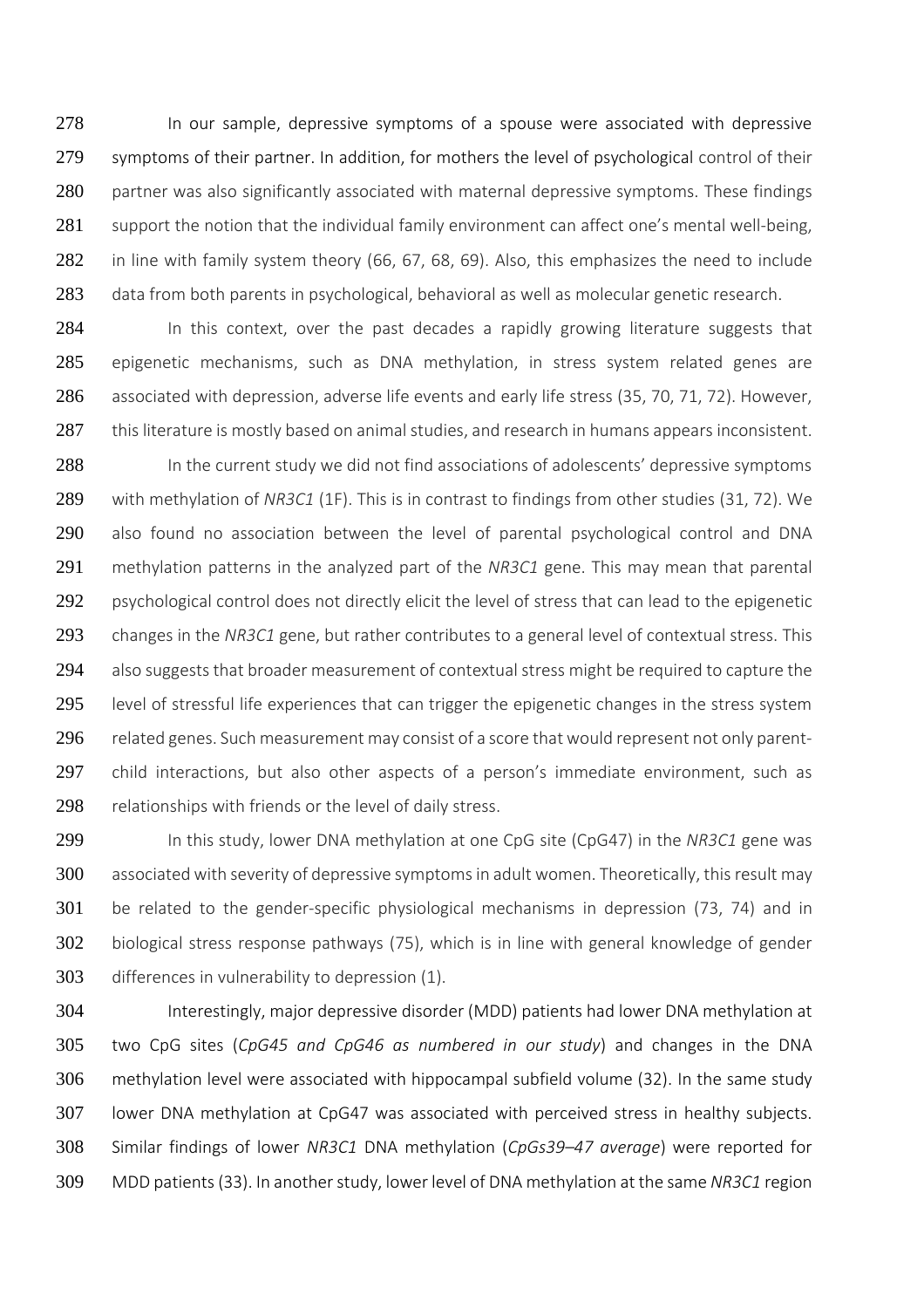that was analyzed in our study was associated with a history of childhood adversity and current or past depressive or anxiety disorders in a general population (76). Our results are in line with evidence from the aforementioned studies, which may suggest that reduced DNA methylation at some CpG sites in the *NR3C1* gene, might be associated with depressive symptoms.

 However, it should be kept in mind that findings regarding the direction of DNA methylation effects in depression and stress research are mixed. A number of studies indicate increased *NR3C1* DNA methylation levels in association with depression and environmental stress (for details please see the following reviews: 6, 35). This inconsistency might be related to the complexity of *NR3C1* gene regulation and might point to the fact that this gene is regulated in a more site-specific manner.

320 It is important to note, that the findings of the present study should be considered 321 within the context of its limitations. Notably the use of self-reports to assess both depressive symptoms and psychological control can introduce certain types of re-call bias and the cross- sectional design, does not allow to draw conclusions about the direction of causality. Next, in this study there was no data on lifetime history of parental depression. Therefore, it might be interesting to examine the influence of lifetime parental depressive symptoms on their parental practices and adolescents' mental well-being. Moreover, considering the previous 327 findings on epigenetics and lifetime history of depression, it also will be meaningful to examine associations between lifetime parental depression and the level of DNA methylation in the *NR3C1* gene, especially for mothers. We also did not measure the level of contextual stress (such as work-related stress for parents or level of daily hassles) which could be contributory. Lastly, it is important to note, that the DNA methylation levels were only analyzed in a relatively small part of the *NR3C1* gene and therefore, it is difficult to generalize our finding towards the epigenetic modifications in the whole *NR3C1* gene. Lastly, it is worth mentioning that, biologically, *NR3C1* DNA methylation is relatively low and therefore, analysis of this region is more prone to technical errors. However, it was also shown that the level of DNA methylation in the part of the *NR3C1* gene analyzed in our study is associated with gene expression (33, 52, 77), suggesting that even small changes in the level of DNA methylation can affect gene regulation. Still, more studies are needed to validate these results.

 To sum up, in the current study parental psychological control of both father and mother is predictive of the level of adolescent's depressive symptoms, but parental depressive symptoms are not. In addition, we showed that in parents their depressive symptoms are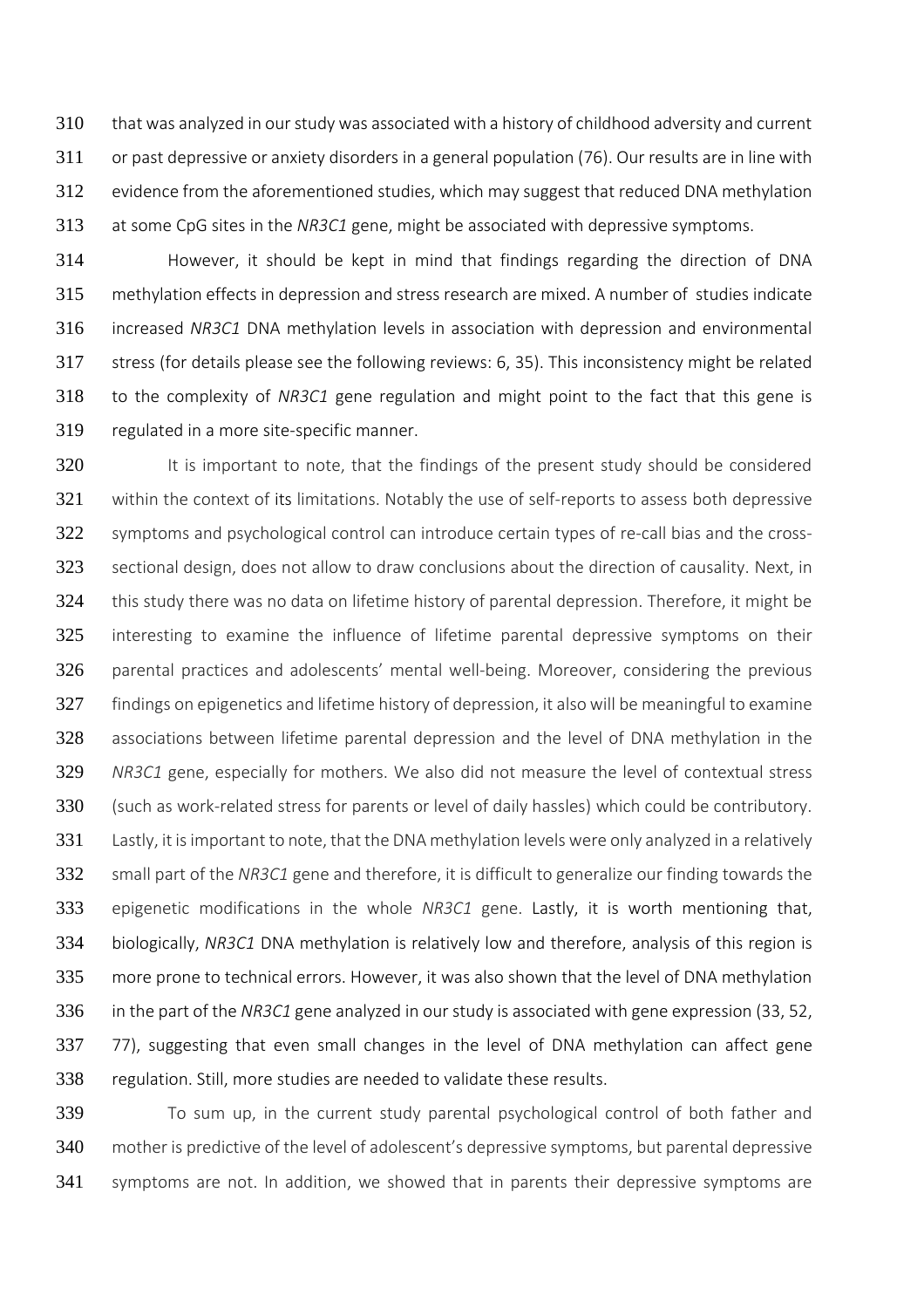associated with the self-reported level of psychological control, as well with the depressive symptoms of the spouse. This association was much stronger for mothers, for whom depressive symptoms were also related to epigenetic modifications of the *NR3C1* gene.

 In conclusion, through this study, we address questions regarding associations between parental psychological control, the level of depressive symptoms, and the *NR3C1* DNA methylation in families with adolescents. Future studies with longitudinal designs and more in- depth measurements of contextual stress should be considered in order to understand the role of epigenetic mechanisms in the development and maintenance of depressive psychopathology.

- 
- 

# References:

- 1. Otte, C., Gold, S. M., Penninx, B. W., Pariante, C. M., Etkin, A., Fava, M., Schatzberg, A. F. (2016). Major depressive disorder. Nature Reviews Disease Primers, 2. https://doi.org/10.1038/nrdp.2016.65
- 2. Stubbs, B., Vancampfort, D., Veronese, N., Kahl, K. G., Mitchell, A. J., Lin, P. Y., … Koyanagi, A. (2017). Depression and physical health multimorbidity: Primary data and country-wide meta- analysis of population data from 190 593 people across 43 low- and middle-income countries. Psychological Medicine, 47(12), 2107–2117. https://doi.org/10.1017/S0033291717000551
- 3. McLeod, G. F. H., Horwood, L. J., & Fergusson, D. M. (2016). Adolescent depression, adult mental health and psychosocial outcomes at 30 and 35 years. *Psychological Medicine*, *46*(7), 1401–1412. https://doi.org/10.1017/S0033291715002950
- 4. Fergusson, D. M., Horwood, L. J., Ridder, E. M., & Beautrais, A. L. (2005). Subthreshold Depression in Adolescence and Mental Health Outcomes in Adulthood. *JAMA Psychiatry*, *62*(1), 66–72. https://doi.org/10.1001/archpsyc.62.1.66
- 5. Rice, F. (2010). Prevalence and clinical significance of childhood and adolescent depression. *Genome Medicine*, *2*(68).
- 6. Li, M., D'Arcy, C., Li, X., Zhang, T., Joober, R., & Meng, X. (2019). What do DNA methylation studies tell us about depression? A systematic review. *Translational Psychiatry*, *9*(1). https://doi.org/10.1038/s41398-019-0412-y
- 7. Johnson, D., Dupuis, G., Piche, J., Clayborne, Z., & Colman, I. (2018). Adult mental health outcomes of adolescent depression: A systematic review. *Depression and Anxiety*, *35*(8), 700–716. https://doi.org/10.1002/da.22777

 8. Brenning, K., Soenens, B., Braet, C., & Bosmans, G. (2011). The role of depressogenic personality and attachment in the intergenerational similarity of depressive symptoms: A study with early adolescents and their mothers. *Personality and Social Psychology Bulletin*, *37*, 284-297.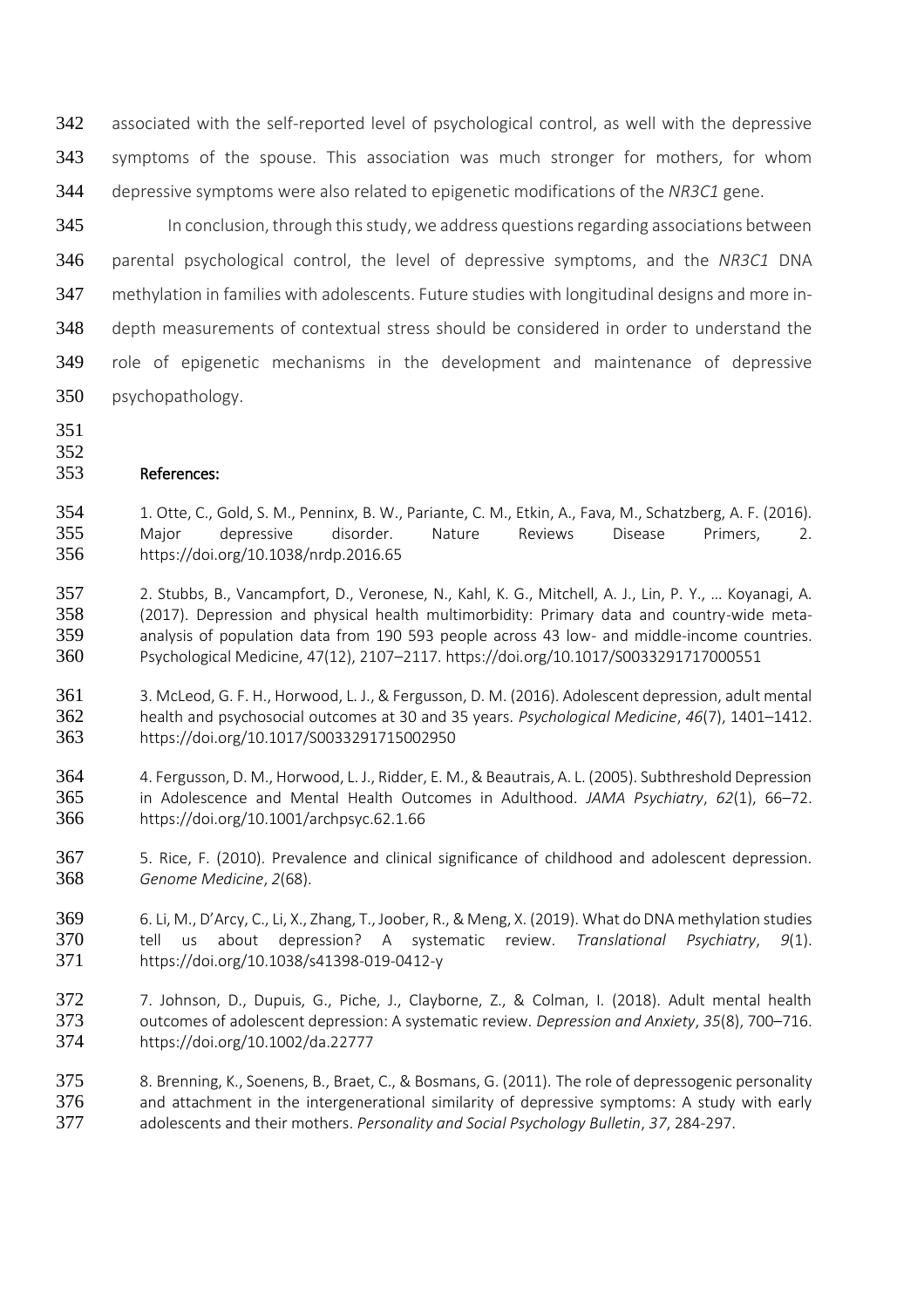- 9. Weissman, M. M., Wickramaratne, P., Nomura, Y., Warner, V., Pilowsky, D., & Verdeli, H. (2016). Offspring of depressed parents: 30 Years later. *American Journal of Psychiatry*, *163*(6), 1001–1008. https://doi.org/10.176/ajp.2006.163.6.1001
- 10. Bodner, N., Kuppens, P., Allen, N. B., Sheeber, L. B., & Ceulemans, E. (2018). Affective family 382 interactions and their associations with adolescent depression: A dynamic network approach. 383 Development and psychopathology, 30(4), 1459-1473. https://doi.org/10.1017/S0954579417001699
- 11. Tower, R. B., & Kasl, S. V. (1996). Depressive symptoms across older spouses: Longitudinal influences. *Psychology and Aging*, *11*(4), 683–697. https://doi.org/10.1037/0882-7974.11.4.683
- 12. Rayens, M. K., & Reed, D. B. (2013). Predictors of depressive symptoms in older rural couples: The impact of work, stress and health. *Journal of Rural Health*, *30*(1), 59–68. https://doi.org/10.1111/jrh.12028
- 13. Bryant, V., Wickrama, K. A. S., O'Neal, C. W., & Lorenz, F. O. (2017). Family hostility and depressive symptoms in middle-aged couples: Moderating effect of marital integration. *Journal of Family Psychology*, *31*(6), 765–774. https://doi.org/10.1037/fam0000306
- 14. Scharf, M., & Goldner, L. (2018). "If you really love me, you will do/be…": Parental psychological control and its implications for children's adjustment. *Developmental Review*, *49*, 16-30.
- 15. Finan, L. J., Ohannessian, C. M., Gordon, M., Street, W., States, U., Development, H., … States, U. (2019). Trajectories of Depressive Symptoms from Adolescence to Emerging Adulthood: The Influence of Parents, Peers, and Siblings, *54*(8), 1555–1567. https://doi.org/10.1037/dev0000543.Trajectories
- 16. Natsuaki, M. N., Shaw, D. S., Neiderhiser, J. M., Ganiban, J. M., Harold, G. T., Reiss, D., & Leve, L. D. (2014). Raised by Depressed Parents: Is it an Environmental Risk? *Clinical Child and Family Psychology Review*, *17*(4), 357–367. https://doi.org/10.1007/s10567-014-0169-z
- 17. Konopka, A., Rek-Owodziń, K., Pełka-Wysiecka, J., & Samochowiec, J. (2018). Parenting style in family and the risk of psychopathology. *Postępy Higieny i Medycyny Doświadczalnej*, *72*, 924–931. https://doi.org/10.5604/01.3001.0012.7026
- 18. England, M. J., Sim, L. J., & Practices, P. (2009). *Depression in Parents, Parenting, and Children*. *Depression in Parents, Parenting, and Children*. https://doi.org/10.17226/12565
- 19. Soenens, B., & Vansteenkiste, M. (2010). A theoretical upgrade of the concept of parental psychological control: Proposing new insights on the basis of self-determination theory. *Developmental Review, 30*, 74-99.
- 20. Yan, F., Zhang, Q., Ran, G., Li, S., & Niu, X. (2020). Relationship between parental psychological control and problem behaviours in youths: A three-level meta-analysis. *Children and Youth Services Review*, 104900.
- 21.Cattaneo, A., & Riva, M. A. (2016). Stress-induced mechanisms in mental illness: A role for glucocorticoid signalling. *The Journal of Steroid Biochemistry and Molecular Biology*, *160*, 169–174. https://doi.org/10.1016/j.jsbmb.2015.07.021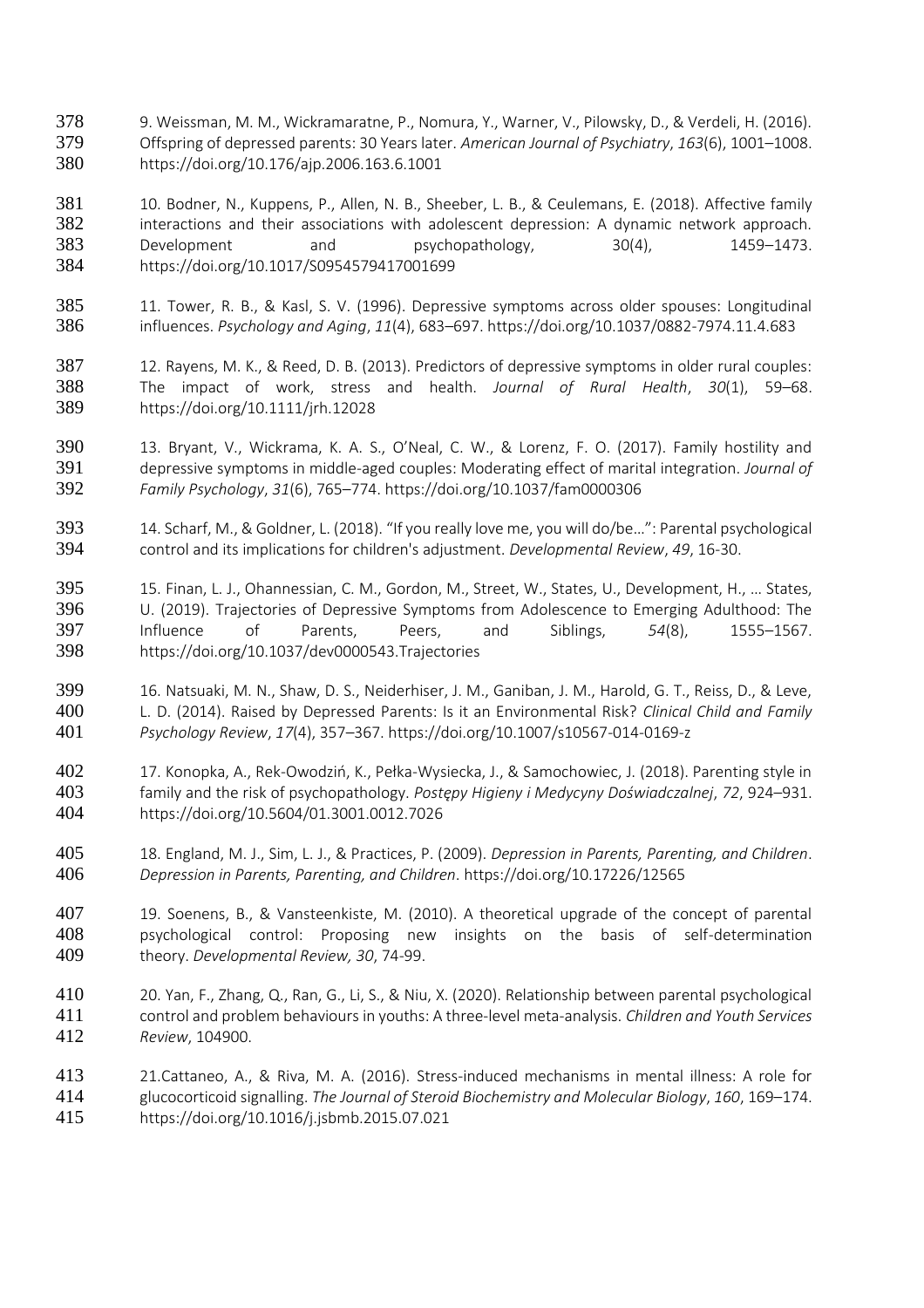- 22. Swaab, D. F., Bao, A. M., & Lucassen, P. J. (2005). The stress system in the human brain in depression and neurodegeneration. Ageing Research Reviews, 4(2), 141–194. https://doi.org/10.1016/j.arr.2005.03.003
- 23. Juruena, M.F., Bocharova, M., Agustini, B., Young, A.H., 2018. Atypical depression and non- atypical depression: is HPA axis function a biomarker? A systematic review. J. Affect. Disord. 233, 45–67. https://doi.org/10.1016/j.jad.2017.09.052.
- 422 24. Guerry, J. D., & Hastings, P. D. (2011). In search of HPA axis dysregulation in child and adolescent<br>423 depression. Clinical child and family psychology review, 14(2), 135–160. 423 depression. Clinical child and family psychology review, 14(2), 135–160. https://doi.org/10.1007/s10567-011-0084-5
- 25. Doan, S. N., Tardif, T., Miller, A., Olson, S., Kessler, D., Felt, B., & Wang, L. (2017). Consequences of 'tiger' parenting: a cross-cultural study of maternal psychological control and children's cortisol stress response. *Developmental Science*, *20*(3). https://doi.org/10.1111/desc.12404
- 26. Abdul, Q. A., Yu, B. P., Chung, H. Y., Jung, H. A., & Choi, J. S. (2017). Epigenetic modifications of gene expression by lifestyle and environment. *Archives of Pharmacal Research*, *40*(11), 1219–1237. https://doi.org/10.1007/s12272-017-0973-3
- 27. Argentieri, M. A., Nagarajan, S., Seddighzadeh, B., Baccarelli, A. A., & Shields, A. E. (2017). Epigenetic Pathways in Human Disease: The Impact of DNA Methylation on Stress-Related Pathogenesis and Current Challenges in Biomarker Development. *EBioMedicine*, *18*, 327–350. https://doi.org/10.1016/j.ebiom.2017.03.044
- 28. Park, C., Rosenblat, J. D., Brietzke, E., Pan, Z., Lee, Y., Cao, B., … McIntyre, R. S. (2019). Stress, epigenetics and depression: A systematic review. *Neuroscience and Biobehavioral Reviews*, *102*(December 2018), 139–152. https://doi.org/10.1016/j.neubiorev.2019.04.010
- 29. Hochberg, Z., Feil, R., Constancia, M., Fraga, M., Junien, C., Carel, J.C., Boileau, P., Le Bouc, Y., Deal, C.L., Lillycrop, K., Scharfmann, R., Sheppard, A., Skinner, M., Szyf, M., Waterland, R.A., Waxman, D.J., Whitelaw, E., Ong, K., Albertsson- Wikland, K., 2010. Child health, developmental plasticity, and epigenetic pro- gramming. Endocr. Rev. 32, 159e224.
- 30. Bick, J., Naumova, O., Hunter, S., Barbot, B., Lee, M., Luthar, S. S., … Grigorenko, E. L. (2012). Childhood adversity and DNA methylation of genes involved in the hypothalamus-pituitary-adrenal axis and immune system: Whole-genome and candidate-gene associations. *Development and Psychopathology*, *24*(4), 1417–1425. https://doi.org/10.1017/S0954579412000806
- 31. Efstathopoulos, P., Andersson, F., Melas, P. A., Yang, L. L., Villaescusa, J. C., Ruegg, J., … Lavebratt, C. (2018). NR3C1 hypermethylation in depressed and bullied adolescents. *Translational Psychiatry*, *8*(1). https://doi.org/10.1038/s41398-018-0169-8
- 32. Na, K.-S., Chang, H. S., Won, E., Han, K.-M., Choi, S., Tae, W. S., … Ham, B.-J. (2014). Association between glucocorticoid receptor methylation and hippocampal subfields in major depressive disorder. *PloS One*, *9*(1), e85425. https://doi.org/10.1371/journal.pone.0085425
- 33. Bustamantea A., Aiellob A.E., Galeac S., Ratanatharathornd A., Noronhae C., Wildmanf D.E., Uddina M. (2017). Glucocorticoid receptor DNA methylation, childhood maltreatment and major depression. *Physiology & Behavior*, *176*(3), 139–148. https://doi.org/10.1016/j.physbeh.2017.03.040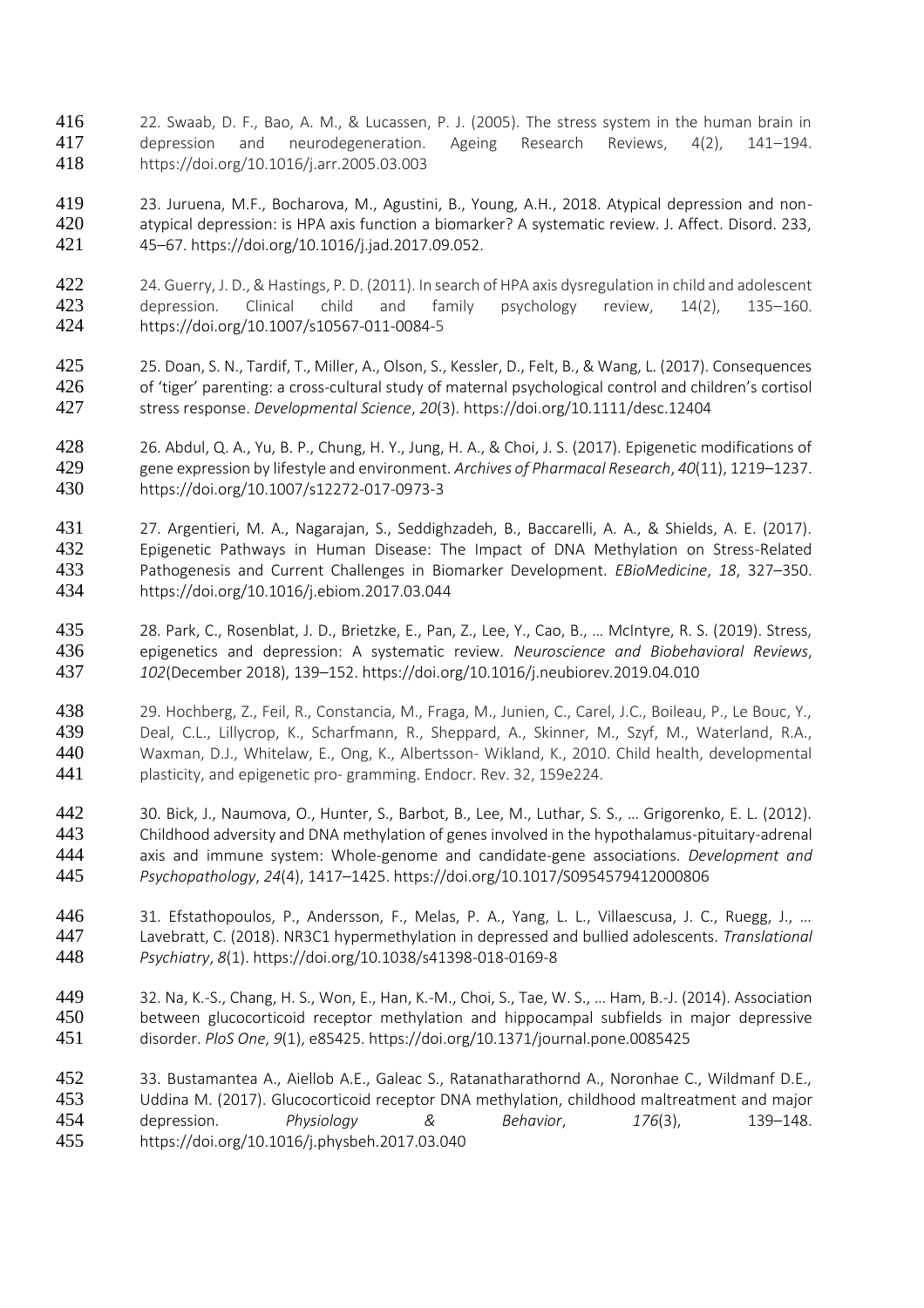- 34. Lester, B. M., Tronick, E., Nestler, E., Abel, T., Kosofsky, B., Kuzawa, C. W., … Sweatt, J. D. (2013). Behavioral epigenetics, 14–33. https://doi.org/10.1111/j.1749-6632.2011.06037.x.Behavioral
- 35. Chen, D., Meng, L., Pei, F., Zheng, Y., & Leng, J. (2017). A review of DNA methylation in depression. *Journal of Clinical Neuroscience*, *43*, 39–46. https://doi.org/10.1016/j.jocn.2017.05.022
- 461 36. Watkeys, O. J., Kremerskothen, K., Quidé, Y., Fullerton, J. M., & Green, M. J. (2018).<br>462 Glucocorticoid receptor gene (NR3C1) DNA methylation in association with trauma, Glucocorticoid receptor gene (NR3C1) DNA methylation in association with trauma, psychopathology, transcript expression, or genotypic variation: A systematic review. *Neuroscience and Biobehavioral Reviews*, *95*(April), 85–122. https://doi.org/10.1016/j.neubiorev.2018.08.017
- 37. Evenson RJ, Simon RW. Clarifying the relationship between parenthood and depression. J Health Soc Behav. 2005;46(4):341‐358. doi:10.1177/002214650504600403
- 38. Johansson, M., Svensson, I., Stenström, U., & Massoudi, P. (2017). Depressive symptoms and parental stress in mothers and fathers 25 month after birth. Journal of Child Health Care, 21(1), 65– 73. https://doi.org/10.1177/1367493516679015
- 39. Kerstis, B., Nohlert, E., Öhrvik, J., & Widarsson, M. (2016). Association between depressive 471 symptoms and parental stress among mothers and fathers in early parenthood: A swedish cohort study. Upsala Journal of Medical Sciences, 121(1)
- 40. Seltzer, M. M., Greenberg, J. S., Hong, J., Smith, L. E., Almeida, D. M., Coe, C., & Stawski, R. S. (2010). Maternal cortisol levels and behavior problems in adolescents and adults with ASD. Journal of Autism and Developmental Disorders, 40(4), 457-69.
- 41. Whitaker, K., Young-hyman, D., Vernon, M., & Wilcox, S. (2014). Maternal stress predicts postpartum weight retention. Maternal and Child Health Journal, 18(9), 2209-17.
- 42. Simon, R. W., & Caputo, J. (2019). The Costs and Benefits of Parenthood for Mental and Physical 479 Health in the United States: The Importance of Parenting Stage. Society and Mental Health, 9(3), 296–315. https://doi.org/10.1177/2156869318786760
- 43. Wong, O., Nguyen, T., Thomas, N., Thomson-Salo, F., Handrinos, D., & Judd, F. (2015). Perinatal mental health: Fathers – the (mostly) forgotten parent. *Asia-Pacific Psychiatry*, *8*(4), 247–255. https://doi.org/10.1111/appy.12204
- 44. Fisher, S. D. (2017). Paternal Mental Health: Why Is It Relevant? *American Journal of Lifestyle Medicine*, *11*(3), 200–211. https://doi.org/10.1177/1559827616629895
- 486 45. Paulson J.F., Bazemore S.D. (2010) Prenatal and postpartum depression in fathers and its association with maternal depression: a meta-analysis. JAMA. 303, 1961–1969.
- 46. Figueiredo, B., Canário, C., Tendais, I., Pinto, T. M., Kenny, D. A., & Field, T. (2018). Couples' 489 relationship affects mothers' and fathers' anxiety and depression trajectories over the transition to parenthood. *Journal of Affective Disorders*, *238*(May), 204–212. https://doi.org/10.1016/j.jad.2018.05.064
- 47. Bleys, D., Soenens, B., Claes, S., Vliegen, N., & Luyten, P. (2018). Parental psychological control, adolescent self-criticism, and adolescent depressive symptoms: A latent change modeling approach in Belgian adolescents. *Journal of Clinical Psychology*, *74*(10), 1833–1853. https://doi.org/10.1002/jclp.22632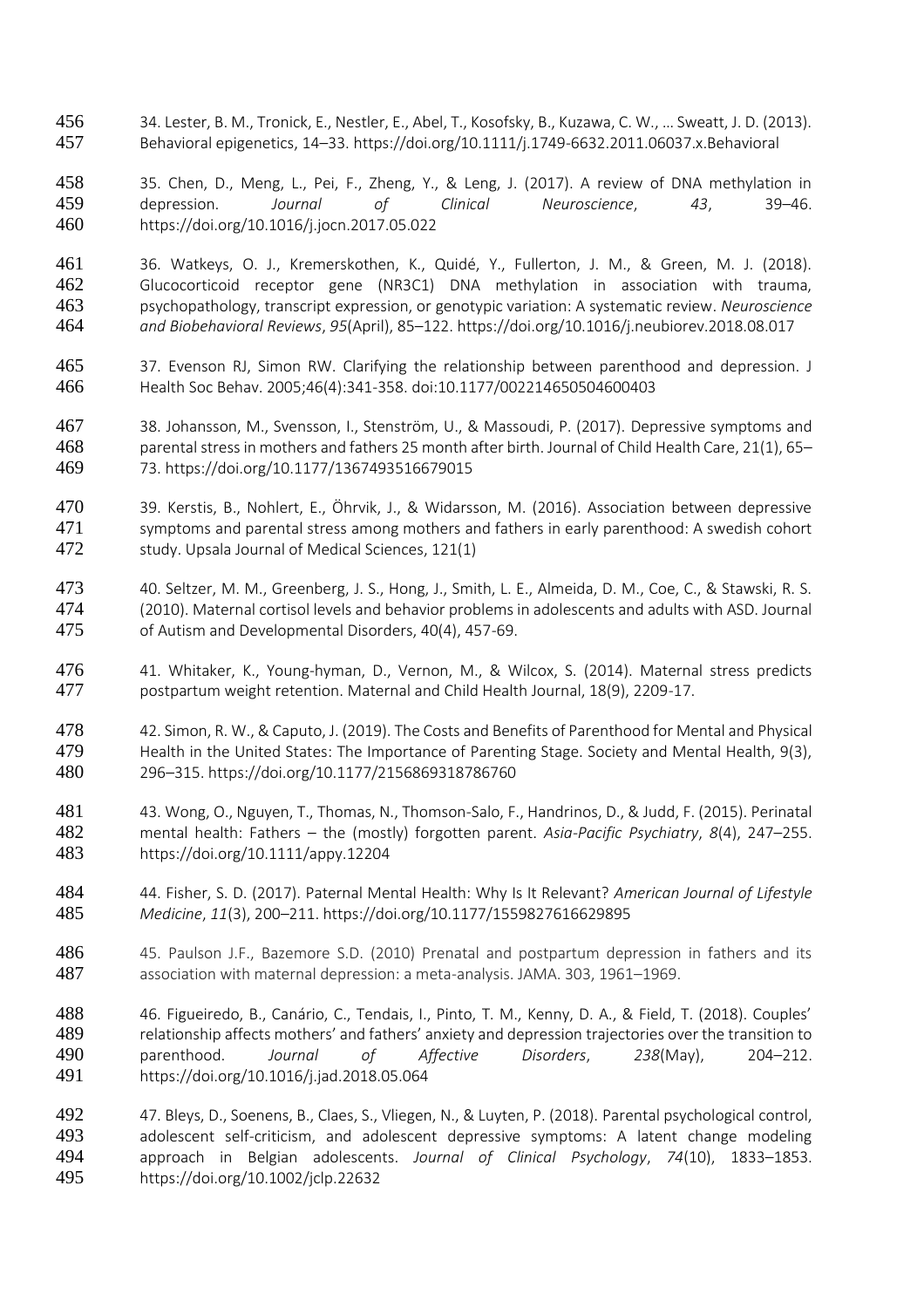- 48. Kovacs, M. (2003). Children's Depression Inventory. Manual. New York, NY: Multi-Health Systems.
- 498 49. Beck AT, Steer RA, Brown GK (1996): Beck Depression Inventory Manual, 2nd ed. San Antonio,<br>499 TX: The Psychological Corporation TX: The Psychological Corporation

500 50. Barber, B. K. (1996). Parental Psychological Control: Revisiting a Neglected Construct Author:<br>501 Brian K. Barber Published by: Wiley on behalf of the Society for Research in Child Development 501 Brian K. Barber Published by: Wiley on behalf of the Society for Research in Child Development<br>502 Stable URL: http://www.jstor.org/stable/1131780 REFERENCES Linked references. Child Stable URL: http://www.jstor.org/stable/1131780 REFERENCES Linked references. *Child Development*, *67*(6), 3296–3319.

- 51. Oberlander, T. F., Grunau, R., Mayes, L., Riggs, W., Rurak, D., Papsdorf, M., .. . Weinberg, J. (2008). Hypothalamic‐pituitary‐adrenal (HPA) axis function in 3‐month old infants with prenatal selective serotonin reuptake inhibitor (SSRI) antidepressant exposure. Early Human Development, 84, 689–697.
- 52. McGowan, P.O., Sasaki, A., D'Alessio, A.C., Dymov, S., Labonte, B., Szyf, M., Turecki, G., Meaney, M.J., 2009. Epigenetic regulation of the glucocorticoid receptor in human brain associates with childhood abuse. Nat. Neurosci. 12, 342e348.
- 53. Melas, P. A., Wei, Y., Wong, C. C. Y., Sjoholm, L. K., Aberg, E., Mill, J., … Lavebratt, C. (2013). Genetic and epigenetic associations of MAOA and NR3C1 with depression and childhood adversities. *The International Journal of Neuropsychopharmacology*, *16*(7), 1513–1528. https://doi.org/10.1017/S1461145713000102
- 54. Van Der Knaap, L. J., Riese, H., Hudziak, J. J., Verbiest, M. M. P. J., Verhulst, F. C., Oldehinkel, A. J., & Van Oort, F. V. A. (2014). Glucocorticoid receptor gene (NR3C1) methylation following stressful events between birth and adolescence. the TRAILS study. *Translational Psychiatry*, *4*(4), e381-7. https://doi.org/10.1038/tp.2014.22
- 55. Labonté, B., Azoulay, N., Yerko, V., Turecki, G., & Brunet, A. (2014). Epigenetic modulation of glucocorticoid receptors in posttraumatic stress disorder. *Translational Psychiatry*, *4*(3). https://doi.org/10.1038/tp.2014.3
- 56. Tost, J., & Gut, I. G. (2007). DNA methylation analysis by pyrosequencing. Nature Protocols, 2(9), 2265–2275. https://doi.org/10.1038/nprot.2007.314
- 57. Perroud, N., Paoloni-Giacobino, A., Prada, P., Olie, E., Salzmann, A., Nicastro, R., Guillaume, S., Mouthon, D., Stouder, C., Dieben, K., Huguelet, P., Courtet, P., Malafosse, A., 2011. Increased methylation of glucocorticoid receptor gene (NR3C1) in adults with a history of childhood maltreatment: a link with the severity and type of trauma. Transl. Psychiatry 1, e59.
- 58. R Core Team (2014). R: A language and environment for statistical computing. R Foundation for Statistical Computing, Vienna, Austria. URL http://www.R-project.org/
- 530 59. IBM Corp. Released 2012. IBM SPSS Statistics for Windows, Version 21.0. Armonk, NY: IBM Corp.
- 60. Hayes, A. F. (2013). Methodology in the social sciences. Introduction to mediation, moderation, and conditional process analysis: A regression-based approach. Guilford Press.
- 61. Fisher & Sheehan (2017). Paternal Mental Health: Why Is It Relevant? American Journal of Lifestyle Medicine, 11(3), 200–211. https://doi.org/10.1177/1559827616629895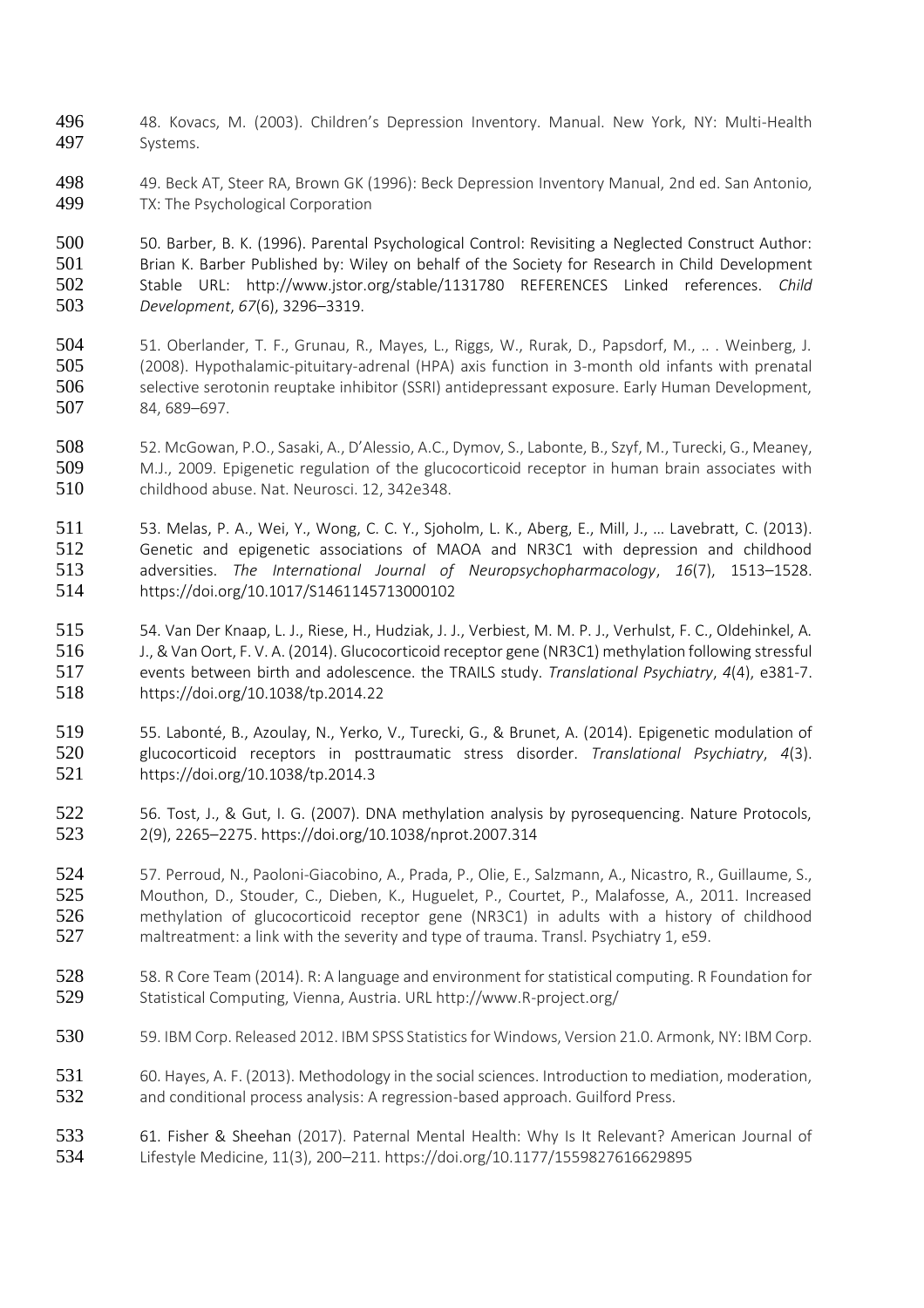- 62. Goodman, S. H. (2020). Intergenerational transmission of depression. *Annual Review of Clinical Psychology*, *16,* 213-238.
- 63. Goodman, S. H., Rouse, M. H., Connell, A. M., Broth, M. R., Hall, C. M., & Heyward, D. (2011). Maternal Depression and Child Psychopathology: A Meta-Analytic Review. *Clinical Child and Family Psychology Review*, *14*(1), 1–27. https://doi.org/10.1007/s10567-010-0080-1
- 540 64. Werner-Bierwisch, T., Pinkert, C., Niessen, K., Metzing, S., & Hellmers, C. (2018). Mothers' and<br>541 fathers' sense of security in the context of pregnancy, childbirth and the postnatal period: an fathers' sense of security in the context of pregnancy, childbirth and the postnatal period: an integrative literature review. *BMC pregnancy and childbirth*, *18*(1), 473. https://doi.org/10.1186/s12884-018-2096-3
- 65. Ponnet, K., Wouters, E., Mortelmans, D., Pasteels, I., De Backer, C., Van Leeuwen, K., & Van Hiel, A. (2013). The influence of mothers' and fathers' parenting stress and depressive symptoms on own and partner's parent-child communication. *Family Process*, *52*(2), 312–324. https://doi.org/10.1111/famp.12001
- 66. Bronfenbrenner, U., & Ceci, S. J. (1994). Nature-Nurture Reconceptualized in Developmental Perspective: A Bioecological Model. *Psychological Review*, *101*(4), 568–586. https://doi.org/10.1037/0033-295X.101.4.568
- 67. Cox, M. J., & Paley, B. (1997). Families As Systems. *Annual Review of Psychology*, *48*(1), 243– 267. https://doi.org/10.1146/annurev.psych.48.1.243
- 68. Cox, M. J., & Paley, B. (2003). Understanding Families as Systems. *Current Directions in Psychological Science*, *12*(5), 193–196. https://doi.org/10.1111/1467-8721.01259
- 69. Beardslee, W. R., Gladstone, T. R. G., Wright, E. J., & Cooper, A. B. (2003). A family-based 556 approach to the prevention of depressive symptoms in children at risk: evidence of parental and child change. *Pediatrics*, *112*(2), e119-31
- 70. Daskalakis, N. P., & Yehuda, R. (2014). Site-specific methylation changes in the glucocorticoid 559 receptor exon 1F promoter in relation to life adversity: Systematic Review of contributing factors. *Frontiers in Neuroscience*, *8*(OCT), 1–8. https://doi.org/10.3389/fnins.2014.00369
- 71. Vinkers, C. H., Kalafateli, A. L., Rutten, B. P. F., Kas, M. J., Kaminsky, Z., Turner, J. D., & Boks, M. P. M. (2015). Traumatic stress and human DNA methylation: a critical review. *Epigenomics*, *7*(4), 593–608. https://doi.org/10.2217/epi.15.11
- 72. Humphreys, K. L., Moore, S. R., Davis, E. G., MacIsaac, J. L., Lin, D. T. S., Kobor, M. S., & Gotlib, I. H. (2019). DNA methylation of HPA-axis genes and the onset of major depressive disorder in adolescent girls: a prospective analysis. *Translational Psychiatry*, *9*(1). https://doi.org/10.1038/s41398-019-0582-7
- 73. Bangasser, D. A., Curtis, A., Reyes, B. A., Bethea, T. T., Parastatidis, I., Ischiropoulos, H., Van Bockstaele, E. J., & Valentino, R. J. (2010). Sex differences in corticotropin-releasing factor receptor 570 signaling and trafficking: potential role in female vulnerability to stress-related psychopathology. *Molecular.psychiatry*, *15*(9),877–904. https://doi.org/10.1038/mp.2010.66
- 74. Valentino, R. J., Van Bockstaele, E., & Bangasser, D. (2013). Sex-specific cell signaling: the corticotropin-releasing factor receptor model. *Trends in pharmacological sciences*, *34*(8), 437–444. https://doi.org/10.1016/j.tips.2013.06.004